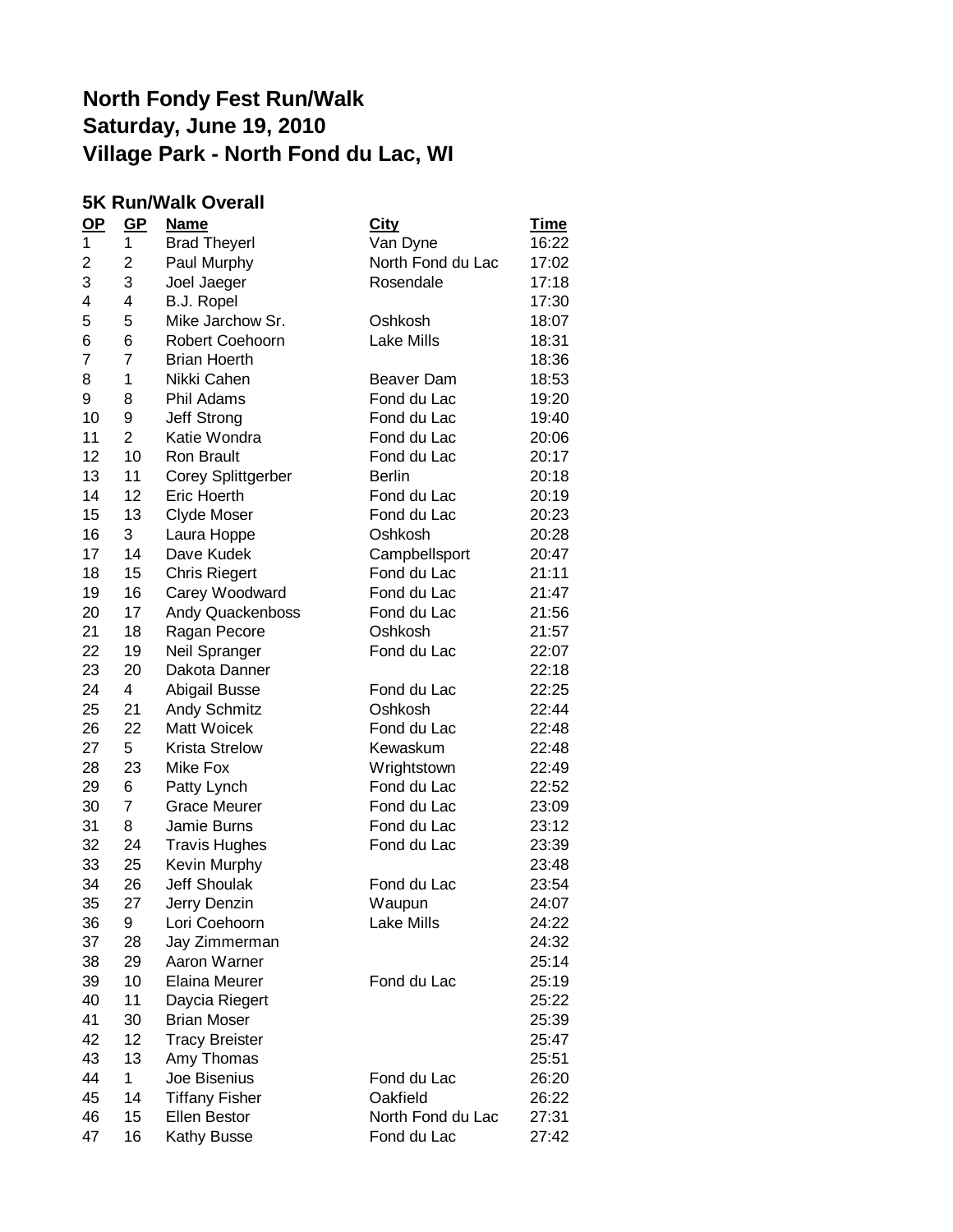| 48  | 17             | Laura Danner              |                   | 27:45 |
|-----|----------------|---------------------------|-------------------|-------|
| 49  | 18             | Jonah McDowell            | Fond du Lac       | 27:46 |
| 50  | 19             | Lindsay Raab              |                   | 28:15 |
| 51  | 20             | Kim Bruenning             |                   | 28:29 |
| 52  | 21             | Susan Hoppe               | Oshkosh           | 29:06 |
| 53  | 22             | <b>Kelly Krause</b>       |                   | 29:48 |
| 54  | $\overline{2}$ | Zach Ball                 | North Fond du Lac | 29:56 |
| 55  | 23             | Kristi Rupert             | Greenfield        | 30:00 |
| 56  | 24             | Sue Strong                | Fond du Lac       | 30:04 |
| 57  | 31             | James Krause              |                   | 30:39 |
| 58  | 1              | Rachel Sweeney            |                   | 31:00 |
| 59  | 25             | Anna Ledden               |                   | 31:02 |
| 60  | 26             | <b>Beckie Marcoe</b>      |                   | 31:05 |
| 61  | 27             | Alyssa Villaire           |                   | 31:34 |
| 62  | 28             | Amanda Buelle             | Sheboygan         | 31:34 |
| 63  | 29             | <b>Tina Heavener</b>      | Van Dyne          | 32:04 |
| 64  | 30             | Jennifer Kindschuh        |                   | 32:16 |
| 65  | 31             | Sheila Stettbacher        | North Fond du Lac | 32:19 |
| 66  | 32             | Randee Lesnick            | Fond du Lac       | 32:31 |
|     |                |                           |                   |       |
| 67  | 32             | Randy Herman              |                   | 32:33 |
| 68  | 33             | <b>Heather Vandeberg</b>  | Eldorado          | 32:47 |
| 69  | 34             | Kristen Schultz           | Eldorado          | 32:48 |
| 70  | 35             | Barb Zimmerman            |                   | 33:15 |
| 71  | 33             | Ken Oie                   | North Fond du Lac | 33:51 |
| 72  | 36             | Crystal Landon            |                   | 34:16 |
| 73  | 37             | Heidi Korth               | Fond du Lac       | 34:24 |
| 74  | 38             | Ranee Vanlerberghe        | Neenah            | 35:06 |
| 75  | 34             | Ken Stephani              | Fond du Lac       | 36:41 |
| 76  | $\overline{c}$ | Jessica Hughes            | Fond du Lac       | 37:22 |
| 77  | 35             | Joshua Stepani            | Fond du Lac       | 37:32 |
| 78  | 39             | Jill Seffern              | St. Cloud         | 37:47 |
| 79  | 3              | Pam Rupert                | Van Dyne          | 37:52 |
| 80  | 40             | Kelly Kohn                | Kaukauna          | 38:09 |
| 81  | 41             | Jane Steger               |                   | 39:58 |
| 82  | 4              | <b>Sharon Secord</b>      | Fond du Lac       | 41:32 |
| 83  | 5              | <b>Bernadette Rhoades</b> | North Fond du Lac | 42:53 |
| 84  | 6              | <b>Katherine Rhoades</b>  | North Fond du Lac | 42:53 |
| 85  | 3              | Jason Norkofski           | Oshkosh           | 43:10 |
| 86  | 7              | <b>Theresa Rhoades</b>    | North Fond du Lac | 43:29 |
| 87  | 8              | Alyssa Riegert            | Fond du Lac       | 45:51 |
| 88  | 9              | Nicole Riegert            |                   | 45:51 |
| 89  | 4              | David Powers              | North Fond du Lac | 45:55 |
| 90  | 10             | Lynn Engebregtsen         | North Fond du Lac | 47:37 |
| 91  | 11             | Jane Frasier              | North Fond du Lac | 47:37 |
| 92  | 12             | Eileen Sabel              | Fond du Lac       | 47:47 |
| 93  | 13             | Jean Campbell             |                   | 47:47 |
| 94  | 5              | <b>Matt Frank</b>         | Van Dyne          | 48:00 |
| 95  | 14             | Miranda Heavener          | Van Dyne          | 48:00 |
| 96  | 15             | Laura King                | Fond du Lac       | 48:02 |
| 97  | 16             | Dawn Norkofski            | Oshkosh           | 48:51 |
| 98  | 17             | Candi Wellendal           | Fond du Lac       | 48:58 |
| 99  | 6              | <b>Matt Guell</b>         | North Fond du Lac | 48:59 |
| 100 | 18             | Tammi Cassidy-Neal        | Fond du Lac       | 49:03 |
| 101 | 19             | Jenny Wraalstad           | Fond du Lac       | 49:04 |
|     |                |                           |                   |       |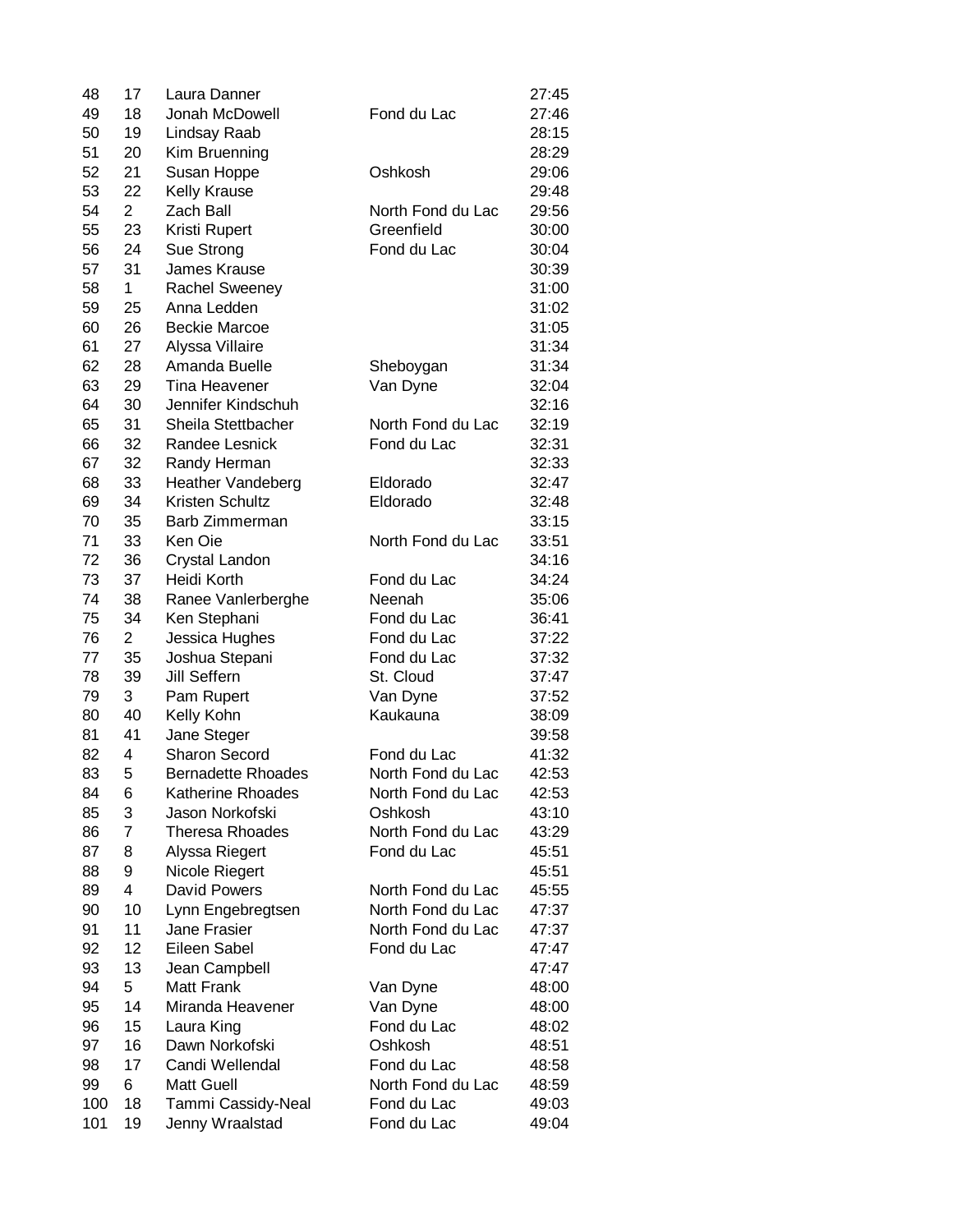| 102 | 20 | Karen Sweeney        | North Fond du Lac | 49:46   |
|-----|----|----------------------|-------------------|---------|
| 103 | 21 | Kathy Jurgensmier    | Fond du Lac       | 50:07   |
| 104 | 22 | Karen Martin         |                   | 50:22   |
| 105 | 23 | Jo Grier             | North Fond du Lac | 50:32   |
| 106 | 24 | Debbie Wuest         |                   | 50:32   |
| 107 | 25 | Lisa Stageman        | North Fond du Lac | 50:32   |
| 108 | 26 | Barb Hoch            | Rosendale         | 50:33   |
| 109 | 7  | Cedric Witkowski     |                   | 50:36   |
| 110 | 27 | Denise Witkowski     | North Fond du Lac | 50:37   |
| 111 | 28 | <b>Vicky Redeker</b> | North Fond du Lac | 50:45   |
| 112 | 29 | Brenda Kienbaum      | North Fond du Lac | 50:45   |
| 113 | 30 | Linda Evans          | Fond du Lac       | 51:31   |
| 114 | 31 | Barb Piechowski      | Fond du Lac       | 51:31   |
| 115 | 32 | Diane Logterman      | North Fond du Lac | 54:28   |
| 116 | 33 | Geriann Fox          |                   | 54:29   |
| 117 | 8  | Scott Bollome        | Fond du Lac       | 54:49   |
| 118 | 34 | Christina Bollome    | Fond du Lac       | 1:04:24 |
| 119 | 9  | Micheal Bollome      | Oshkosh           | 1:04:24 |
| 120 | 35 | Janice Paar          | North Fond du Lac | 1:07:14 |
| 121 | 10 | Don Gregory          |                   | 1:07:15 |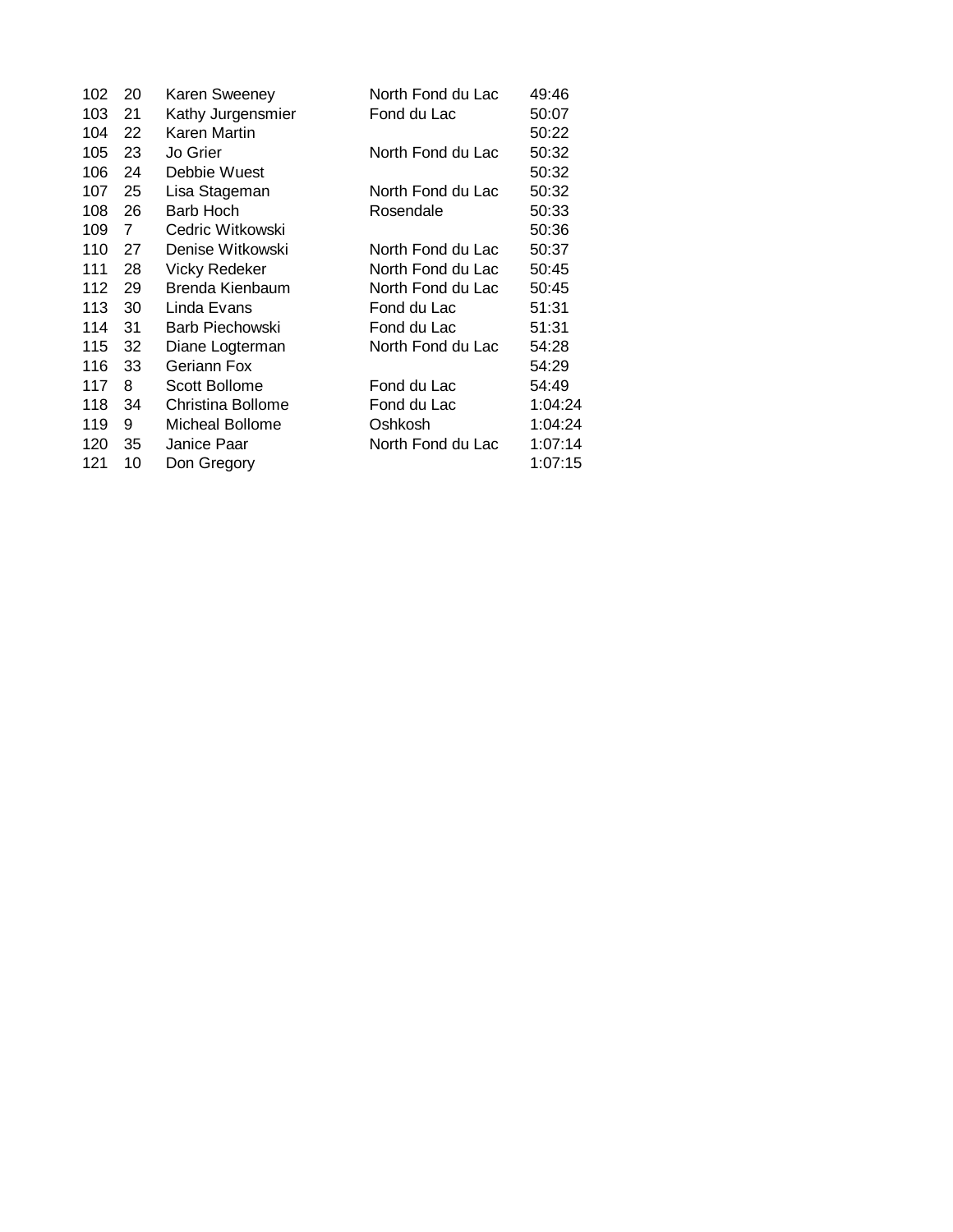|           | <b>5K Run Female</b> |                          |                   |             |  |
|-----------|----------------------|--------------------------|-------------------|-------------|--|
| <u>OP</u> | <u>GP</u>            | <b>Name</b>              | City              | <u>Time</u> |  |
| 8         | 1                    | Nikki Cahen              | Beaver Dam        | 18:53       |  |
| 11        | $\overline{2}$       | Katie Wondra             | Fond du Lac       | 20:06       |  |
| 16        | 3                    | Laura Hoppe              | Oshkosh           | 20:28       |  |
| 24        | 4                    | Abigail Busse            | Fond du Lac       | 22:25       |  |
| 27        | 5                    | <b>Krista Strelow</b>    | Kewaskum          | 22:48       |  |
| 29        | 6                    | Patty Lynch              | Fond du Lac       | 22:52       |  |
| 30        | $\overline{7}$       | <b>Grace Meurer</b>      | Fond du Lac       | 23:09       |  |
| 31        | 8                    | Jamie Burns              | Fond du Lac       | 23:12       |  |
| 36        | 9                    | Lori Coehoorn            | <b>Lake Mills</b> | 24:22       |  |
| 39        | 10                   | <b>Elaina Meurer</b>     | Fond du Lac       | 25:19       |  |
| 40        | 11                   | Daycia Riegert           |                   | 25:22       |  |
| 42        | 12                   | <b>Tracy Breister</b>    |                   | 25:47       |  |
| 43        | 13                   | Amy Thomas               |                   | 25:51       |  |
| 45        | 14                   | <b>Tiffany Fisher</b>    | Oakfield          | 26:22       |  |
| 46        | 15                   | <b>Ellen Bestor</b>      | North Fond du Lac | 27:31       |  |
| 47        | 16                   | Kathy Busse              | Fond du Lac       | 27:42       |  |
| 48        | 17                   | Laura Danner             |                   | 27:45       |  |
| 49        | 18                   | Jonah McDowell           | Fond du Lac       | 27:46       |  |
| 50        | 19                   | Lindsay Raab             |                   | 28:15       |  |
| 51        | 20                   | Kim Bruenning            |                   | 28:29       |  |
| 52        | 21                   | Susan Hoppe              | Oshkosh           | 29:06       |  |
| 53        | 22                   | Kelly Krause             |                   | 29:48       |  |
| 55        | 23                   | Kristi Rupert            | Greenfield        | 30:00       |  |
| 56        | 24                   | Sue Strong               | Fond du Lac       | 30:04       |  |
| 59        | 25                   | Anna Ledden              |                   | 31:02       |  |
| 60        | 26                   | <b>Beckie Marcoe</b>     |                   | 31:05       |  |
| 61        | 27                   | Alyssa Villaire          |                   | 31:34       |  |
| 62        | 28                   | Amanda Buelle            | Sheboygan         | 31:34       |  |
| 63        | 29                   | Tina Heavener            | Van Dyne          | 32:04       |  |
| 64        | 30                   | Jennifer Kindschuh       |                   | 32:16       |  |
| 65        | 31                   | Sheila Stettbacher       | North Fond du Lac | 32:19       |  |
| 66        | 32                   | Randee Lesnick           | Fond du Lac       | 32:31       |  |
| 68        | 33                   | <b>Heather Vandeberg</b> | Eldorado          | 32:47       |  |
| 69        | 34                   | Kristen Schultz          | Eldorado          | 32:48       |  |
| 70        | 35                   | Barb Zimmerman           |                   | 33:15       |  |
| 72        | 36                   | Crystal Landon           |                   | 34:16       |  |
| 73        | 37                   | Heidi Korth              | Fond du Lac       | 34:24       |  |
| 74        | 38                   | Ranee Vanlerberghe       | Neenah            | 35:06       |  |
| 78        | 39                   | Jill Seffern             | St. Cloud         | 37:47       |  |
| 80        | 40                   | Kelly Kohn               | Kaukauna          | 38:09       |  |
| 81        | 41                   | Jane Steger              |                   | 39:58       |  |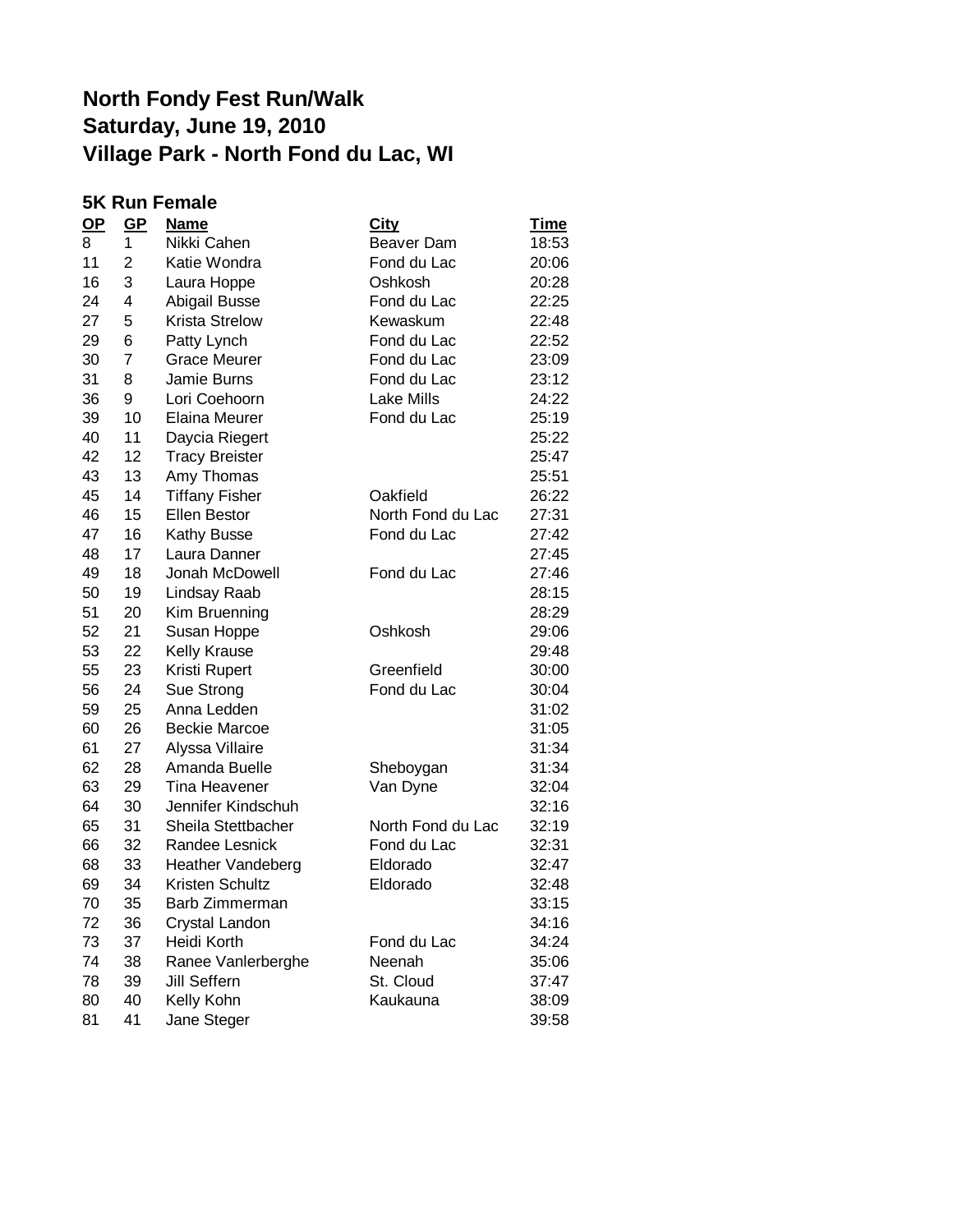#### **5K Run Male**

| $OP$                    | $GP$           | <b>Name</b>               | <b>City</b>       | <u>Time</u> |
|-------------------------|----------------|---------------------------|-------------------|-------------|
| 1                       | 1              | <b>Brad Theyerl</b>       | Van Dyne          | 16:22       |
| $\overline{\mathbf{c}}$ | 2              | Paul Murphy               | North Fond du Lac | 17:02       |
| 3                       | 3              | Joel Jaeger               | Rosendale         | 17:18       |
| 4                       | 4              | <b>B.J. Ropel</b>         |                   | 17:30       |
| 5                       | 5              | Mike Jarchow Sr.          | Oshkosh           | 18:07       |
| 6                       | 6              | Robert Coehoorn           | <b>Lake Mills</b> | 18:31       |
| 7                       | $\overline{7}$ | <b>Brian Hoerth</b>       |                   | 18:36       |
| 9                       | 8              | Phil Adams                | Fond du Lac       | 19:20       |
| 10                      | 9              | Jeff Strong               | Fond du Lac       | 19:40       |
| 12                      | 10             | Ron Brault                | Fond du Lac       | 20:17       |
| 13                      | 11             | <b>Corey Splittgerber</b> | <b>Berlin</b>     | 20:18       |
| 14                      | 12             | <b>Eric Hoerth</b>        | Fond du Lac       | 20:19       |
| 15                      | 13             | <b>Clyde Moser</b>        | Fond du Lac       | 20:23       |
| 17                      | 14             | Dave Kudek                | Campbellsport     | 20:47       |
| 18                      | 15             | <b>Chris Riegert</b>      | Fond du Lac       | 21:11       |
| 19                      | 16             | Carey Woodward            | Fond du Lac       | 21:47       |
| 20                      | 17             | <b>Andy Quackenboss</b>   | Fond du Lac       | 21:56       |
| 21                      | 18             | Ragan Pecore              | Oshkosh           | 21:57       |
| 22                      | 19             | Neil Spranger             | Fond du Lac       | 22:07       |
| 23                      | 20             | Dakota Danner             |                   | 22:18       |
| 25                      | 21             | Andy Schmitz              | Oshkosh           | 22:44       |
| 26                      | 22             | Matt Woicek               | Fond du Lac       | 22:48       |
| 28                      | 23             | <b>Mike Fox</b>           | Wrightstown       | 22:49       |
| 32                      | 24             | <b>Travis Hughes</b>      | Fond du Lac       | 23:39       |
| 33                      | 25             | Kevin Murphy              |                   | 23:48       |
| 34                      | 26             | <b>Jeff Shoulak</b>       | Fond du Lac       | 23:54       |
| 35                      | 27             | Jerry Denzin              | Waupun            | 24:07       |
| 37                      | 28             | Jay Zimmerman             |                   | 24:32       |
| 38                      | 29             | Aaron Warner              |                   | 25:14       |
| 41                      | 30             | <b>Brian Moser</b>        |                   | 25:39       |
| 57                      | 31             | James Krause              |                   | 30:39       |
| 67                      | 32             | Randy Herman              |                   | 32:33       |
| 71                      | 33             | Ken Oie                   | North Fond du Lac | 33:51       |
| 75                      | 34             | Ken Stephani              | Fond du Lac       | 36:41       |
| 77                      | 35             | Joshua Stepani            | Fond du Lac       | 37:32       |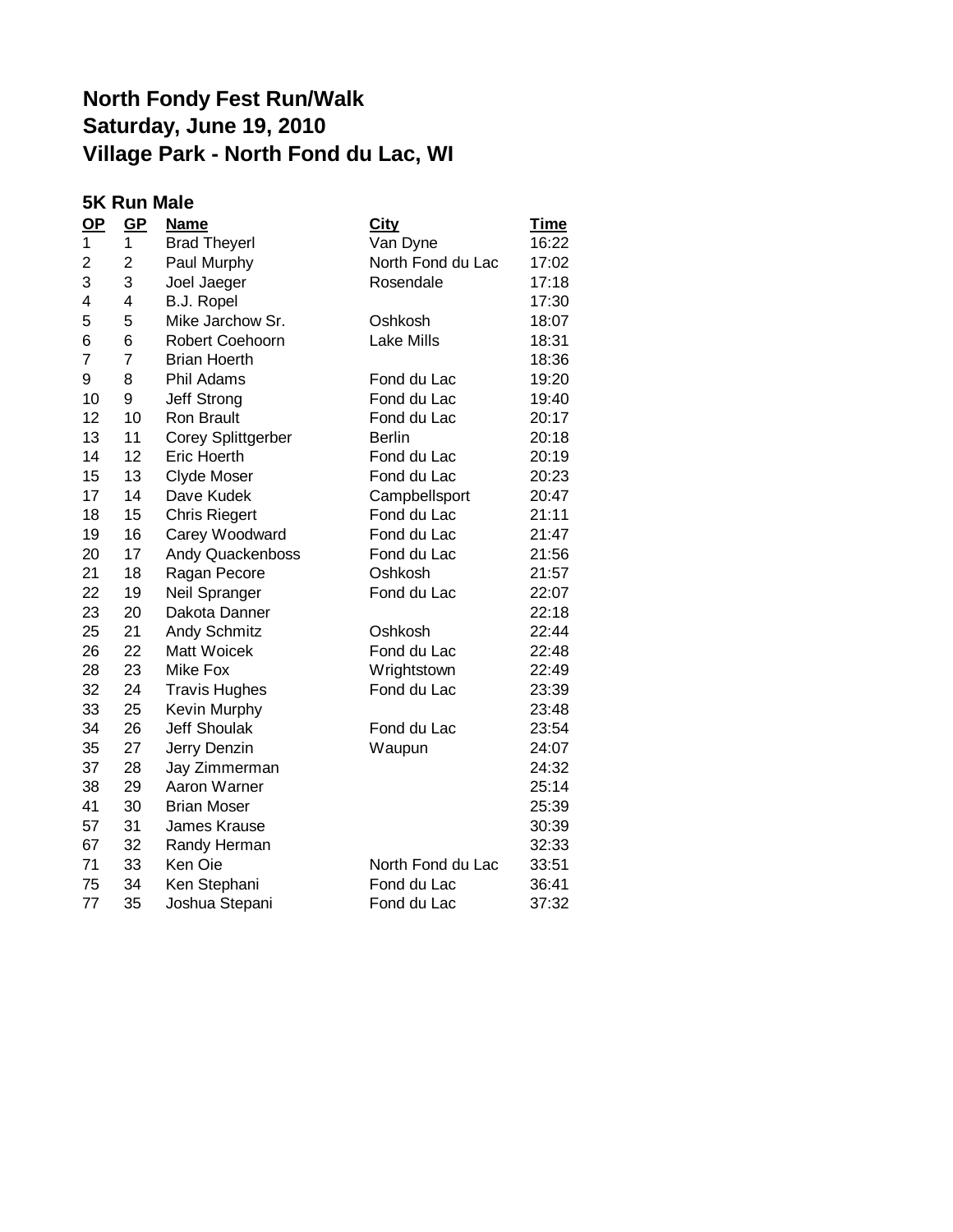#### **5K Walk Female**

| $OP$ | $GP$           | <u>Name</u>               | <b>City</b>       | <b>Time</b> |
|------|----------------|---------------------------|-------------------|-------------|
| 58   | 1              | Rachel Sweeney            |                   | 31:00       |
| 76   | 2              | Jessica Hughes            | Fond du Lac       | 37:22       |
| 79   | 3              | Pam Rupert                | Van Dyne          | 37:52       |
| 82   | 4              | <b>Sharon Secord</b>      | Fond du Lac       | 41:32       |
| 83   | 5              | <b>Bernadette Rhoades</b> | North Fond du Lac | 42:53       |
| 84   | 6              | <b>Katherine Rhoades</b>  | North Fond du Lac | 42:53       |
| 86   | $\overline{7}$ | <b>Theresa Rhoades</b>    | North Fond du Lac | 43:29       |
| 87   | 8              | Alyssa Riegert            | Fond du Lac       | 45:51       |
| 88   | 9              | Nicole Riegert            |                   | 45:51       |
| 90   | 10             | Lynn Engebregtsen         | North Fond du Lac | 47:37       |
| 91   | 11             | <b>Jane Frasier</b>       | North Fond du Lac | 47:37       |
| 92   | 12             | Eileen Sabel              | Fond du Lac       | 47:47       |
| 93   | 13             | Jean Campbell             |                   | 47:47       |
| 95   | 14             | Miranda Heavener          | Van Dyne          | 48:00       |
| 96   | 15             | Laura King                | Fond du Lac       | 48:02       |
| 97   | 16             | Dawn Norkofski            | Oshkosh           | 48:51       |
| 98   | 17             | Candi Wellendal           | Fond du Lac       | 48:58       |
| 100  | 18             | Tammi Cassidy-Neal        | Fond du Lac       | 49:03       |
| 101  | 19             | Jenny Wraalstad           | Fond du Lac       | 49:04       |
| 102  | 20             | Karen Sweeney             | North Fond du Lac | 49:46       |
| 103  | 21             | Kathy Jurgensmier         | Fond du Lac       | 50:07       |
| 104  | 22             | Karen Martin              |                   | 50:22       |
| 105  | 23             | Jo Grier                  | North Fond du Lac | 50:32       |
| 106  | 24             | Debbie Wuest              |                   | 50:32       |
| 107  | 25             | Lisa Stageman             | North Fond du Lac | 50:32       |
| 108  | 26             | <b>Barb Hoch</b>          | Rosendale         | 50:33       |
| 110  | 27             | Denise Witkowski          | North Fond du Lac | 50:37       |
| 111  | 28             | <b>Vicky Redeker</b>      | North Fond du Lac | 50:45       |
| 112  | 29             | Brenda Kienbaum           | North Fond du Lac | 50:45       |
| 113  | 30             | Linda Evans               | Fond du Lac       | 51:31       |
| 114  | 31             | <b>Barb Piechowski</b>    | Fond du Lac       | 51:31       |
| 115  | 32             | Diane Logterman           | North Fond du Lac | 54:28       |
| 116  | 33             | <b>Geriann Fox</b>        |                   | 54:29       |
| 118  | 34             | <b>Christina Bollome</b>  | Fond du Lac       | 1:04:24     |
| 120  | 35             | Janice Paar               | North Fond du Lac | 1:07:14     |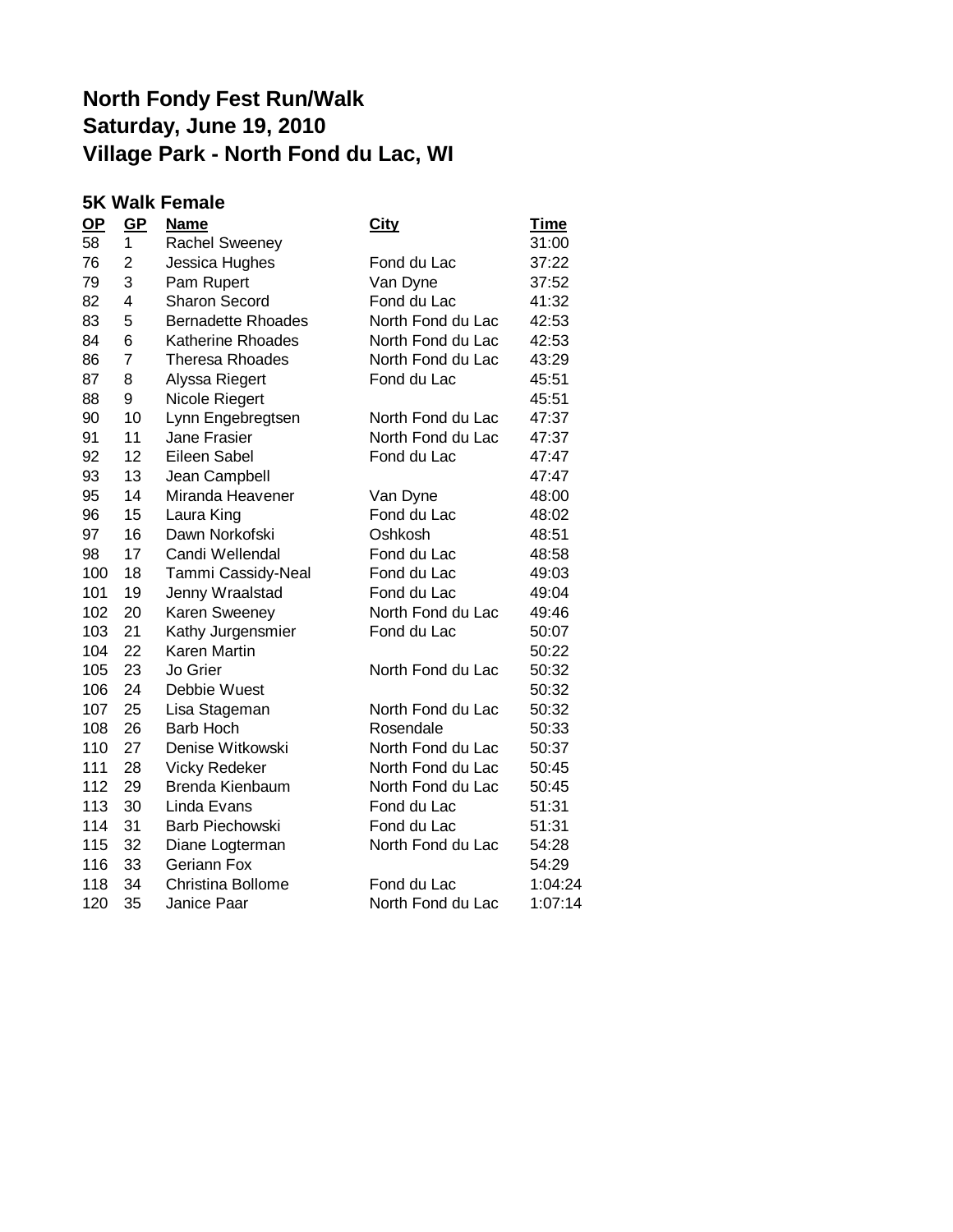#### **5K Walk Male**

| GР | Name             | City              | Time    |
|----|------------------|-------------------|---------|
|    | Joe Bisenius     | Fond du Lac       | 26:20   |
| 2  | Zach Ball        | North Fond du Lac | 29:56   |
| 3  | Jason Norkofski  | Oshkosh           | 43:10   |
| 4  | David Powers     | North Fond du Lac | 45:55   |
| 5  | Matt Frank       | Van Dyne          | 48:00   |
| 6  | Matt Guell       | North Fond du Lac | 48:59   |
| 7  | Cedric Witkowski |                   | 50:36   |
| 8  | Scott Bollome    | Fond du Lac       | 54:49   |
| 9  | Micheal Bollome  | Oshkosh           | 1:04:24 |
| 10 | Don Gregory      |                   | 1:07:15 |
|    |                  |                   |         |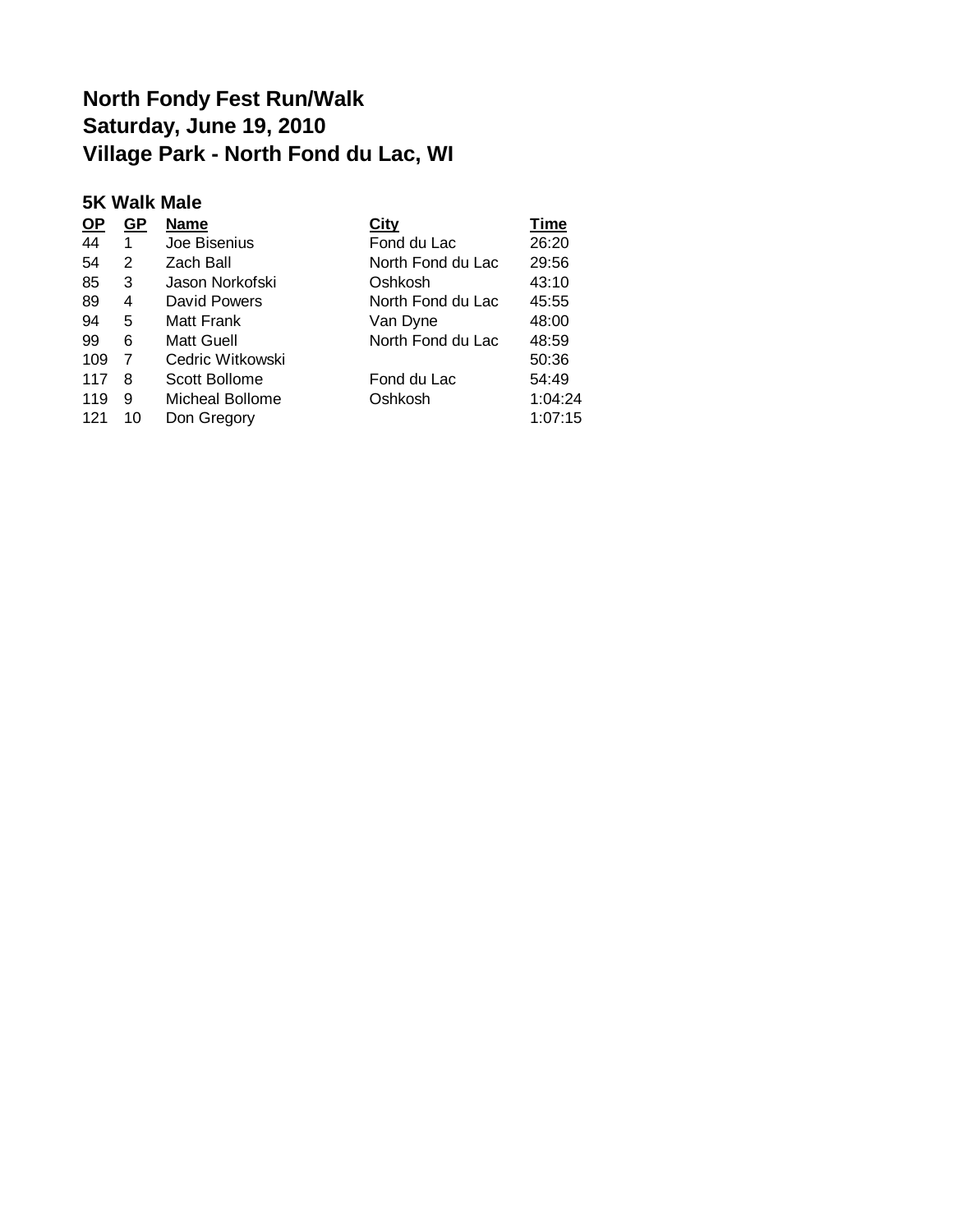#### **1 Mile Kids Run 12 & Under Overall**

| $OP$ | GP             | <b>Name</b>            | City              | <u>Time</u> |
|------|----------------|------------------------|-------------------|-------------|
| 1    | 1              | Samual Spranger        | Fond du Lac       | 5:59        |
| 2    | $\overline{2}$ | <b>Chad Maramonte</b>  | North Fond du Lac | 6:35        |
| 3    | 1              | Rachelle Wuest         |                   | 6:57        |
| 4    | 2              | <b>Faith Peebles</b>   |                   | 7:13        |
| 5    | 3              | Hannah Arthur          |                   | 7:22        |
| 6    | 3              | Abe Giebel             | North Fond du Lac | 7:29        |
| 7    | 4              | Austin Wollerman       |                   | 7:33        |
| 8    | 5              | Samuel Busse           | Fond du Lac       | 7:40        |
| 9    | 6              | Michael Misorski       |                   | 7:42        |
| 10   | 4              | Anna Maramonte         |                   | 7:58        |
| 11   | 7              | <b>Fletcher Haus</b>   | Fond du Lac       | 8:06        |
| 12   | 5              | <b>Hannah Stark</b>    |                   | 8:07        |
| 13   | 6              | Karlee Lamb            |                   | 8:08        |
| 14   | 7              | <b>Madison Hughes</b>  | Fond du Lac       | 8:16        |
| 15   | 8              | Steven Schlosser Jr.   |                   | 8:29        |
| 16   | 9              | <b>Noah Switz</b>      |                   | 8:51        |
| 17   | 10             | Coltin Lamb            |                   | 8:54        |
| 18   | 8              | Kaitlyn King           |                   | 8:58        |
| 19   | 9              | Taylor Vandeberg       | Eldorado          | 9:07        |
| 20   | 10             | <b>Riley Romalia</b>   |                   | 9:19        |
| 21   | 11             | Sean Mauer             |                   | 9:32        |
| 22   | 12             | <b>Conner Fox</b>      | Wrightstown       | 9:32        |
| 23   | 11             | Johanna Schultz        |                   | 9:38        |
| 24   | 13             | Treylon Ackerman       | North Fond du Lac | 10:04       |
| 25   | 14             | <b>Mathew Misorski</b> |                   | 10:28       |
| 26   | 12             | Moira Sheehan          |                   | 10:33       |
| 27   | 15             | Cameron Oie            | North Fond du Lac | 11:34       |
| 28   | 13             | <b>Holly Ross</b>      | North Fond du Lac | 11:37       |
| 29   | 14             | Kendra Hopp            |                   | 12:18       |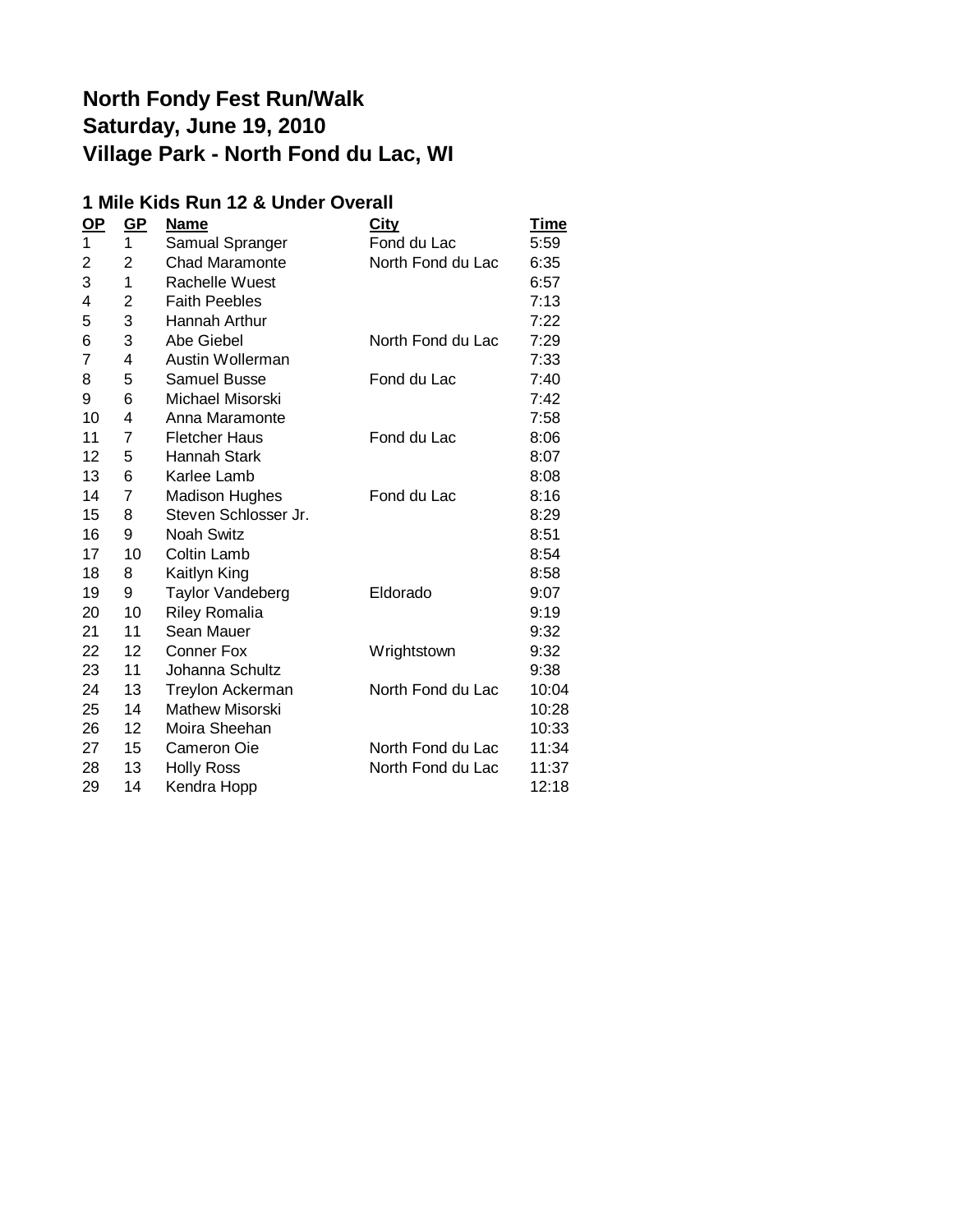#### **1 Mile Kids Run 12 & Under Female**

| $OP$ | GP | <b>Name</b>             | City              | Time  |
|------|----|-------------------------|-------------------|-------|
| 3    | 1  | Rachelle Wuest          |                   | 6:57  |
| 4    | 2  | <b>Faith Peebles</b>    |                   | 7:13  |
| 5    | 3  | Hannah Arthur           |                   | 7:22  |
| 10   | 4  | Anna Maramonte          |                   | 7:58  |
| 12   | 5  | Hannah Stark            |                   | 8:07  |
| 13   | 6  | Karlee Lamb             |                   | 8:08  |
| 14   | 7  | <b>Madison Hughes</b>   | Fond du Lac       | 8:16  |
| 18   | 8  | Kaitlyn King            |                   | 8:58  |
| 19   | 9  | <b>Taylor Vandeberg</b> | Eldorado          | 9:07  |
| 20   | 10 | <b>Riley Romalia</b>    |                   | 9:19  |
| 23   | 11 | Johanna Schultz         |                   | 9:38  |
| 26   | 12 | Moira Sheehan           |                   | 10:33 |
| 28   | 13 | <b>Holly Ross</b>       | North Fond du Lac | 11:37 |
| 29   | 14 | Kendra Hopp             |                   | 12:18 |
|      |    |                         |                   |       |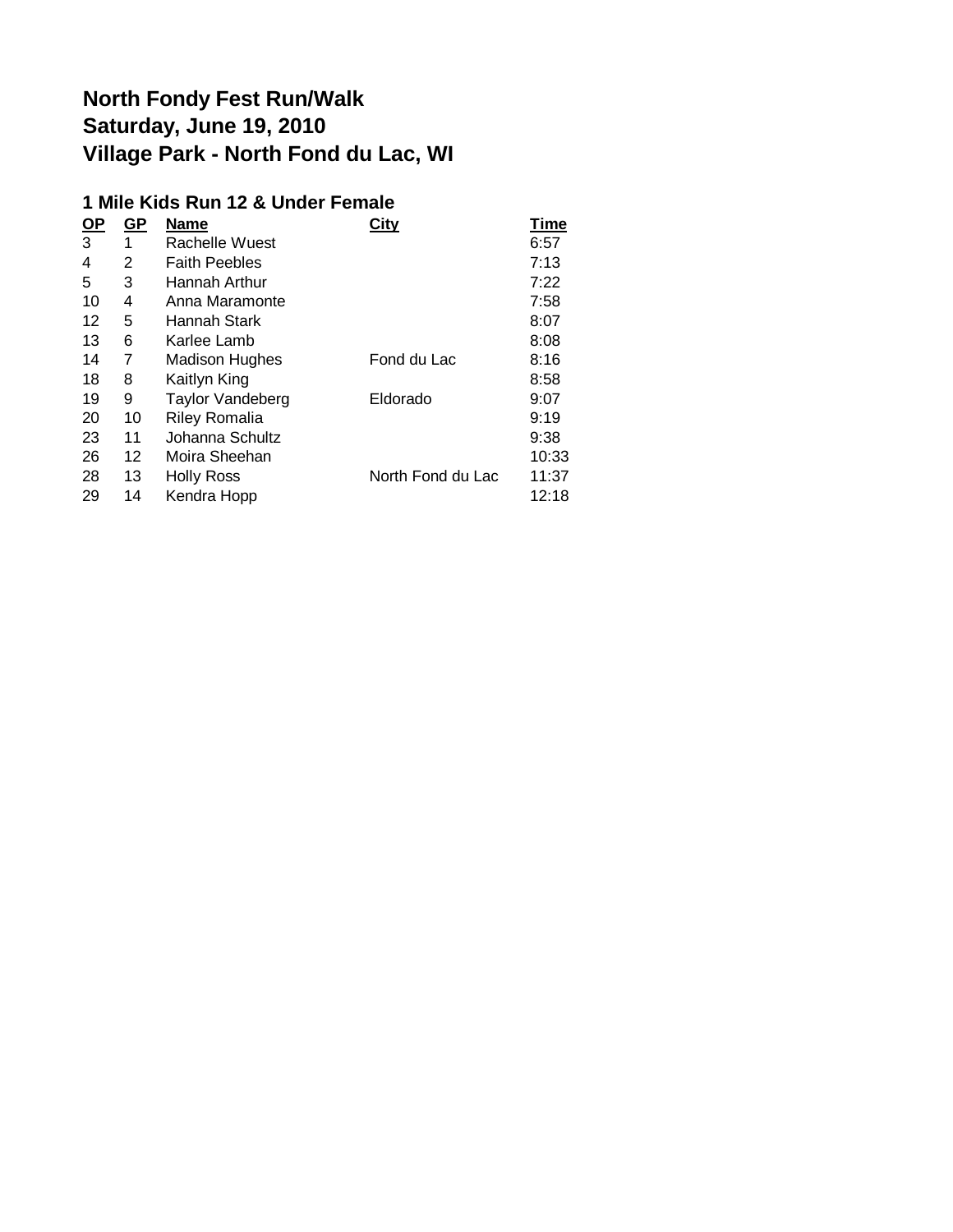#### **1 Mile Kids Run 12 & Under Male**

| <u>OP</u> | <u>GP</u>       | <b>Name</b>           | <b>City</b>       | Time  |
|-----------|-----------------|-----------------------|-------------------|-------|
| 1         | 1               | Samual Spranger       | Fond du Lac       | 5:59  |
| 2         | 2               | <b>Chad Maramonte</b> | North Fond du Lac | 6:35  |
| 6         | 3               | Abe Giebel            | North Fond du Lac | 7:29  |
| 7         | 4               | Austin Wollerman      |                   | 7:33  |
| 8         | 5               | Samuel Busse          | Fond du Lac       | 7:40  |
| 9         | 6               | Michael Misorski      |                   | 7:42  |
| 11        | 7               | <b>Fletcher Haus</b>  | Fond du Lac       | 8:06  |
| 15        | 8               | Steven Schlosser Jr.  |                   | 8:29  |
| 16        | 9               | Noah Switz            |                   | 8:51  |
| 17        | 10              | Coltin Lamb           |                   | 8:54  |
| 21        | 11              | Sean Mauer            |                   | 9:32  |
| 22        | 12 <sup>2</sup> | Conner Fox            | Wrightstown       | 9:32  |
| 24        | 13              | Treylon Ackerman      | North Fond du Lac | 10:04 |
| 25        | 14              | Mathew Misorski       |                   | 10:28 |
| 27        | 15              | Cameron Oie           | North Fond du Lac | 11:34 |
|           |                 |                       |                   |       |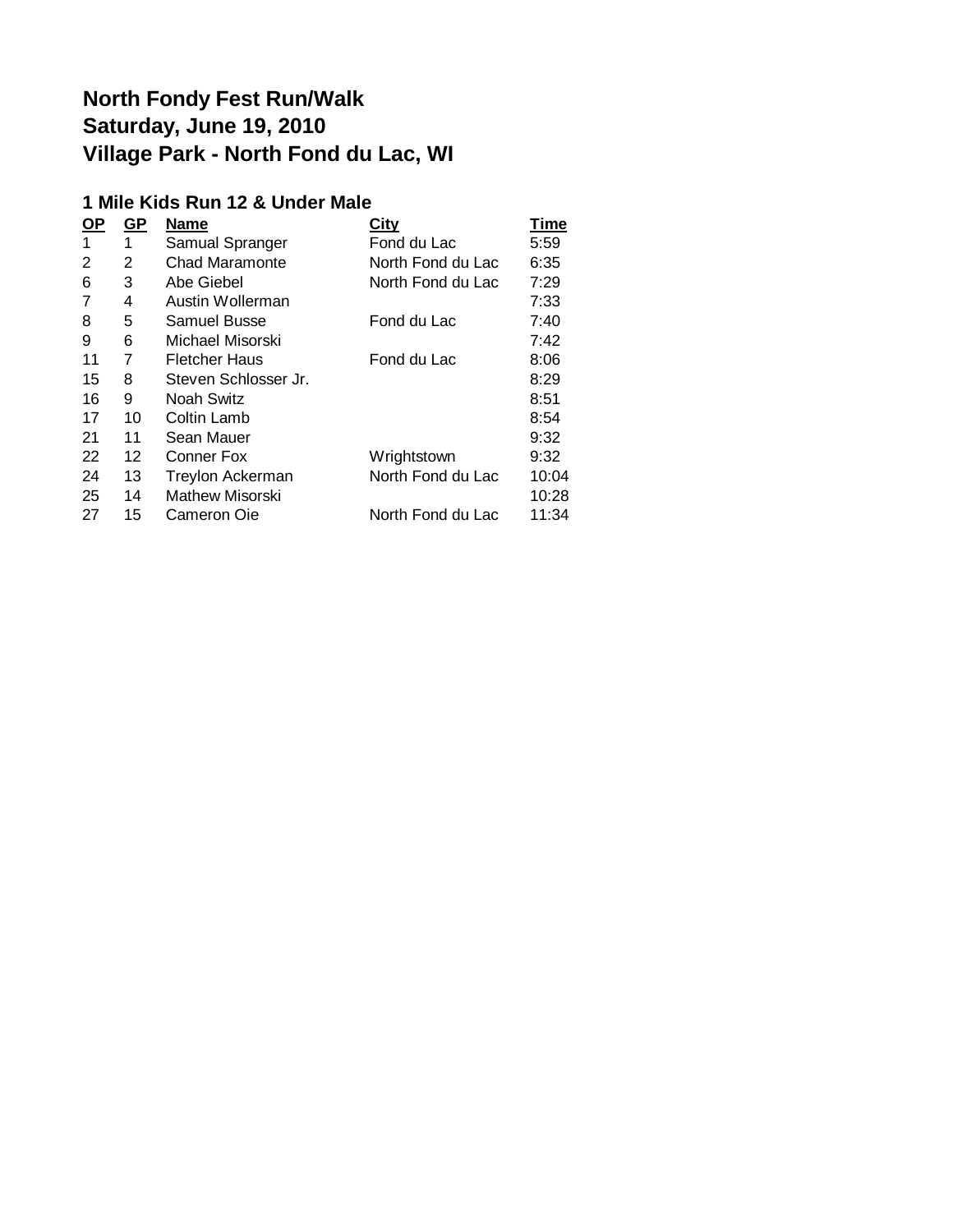#### **1/3 Mile Kids Run 7 & Under Overall**

| <u>OP</u> | $GP$           | <b>Name</b>          | <u>City</u>       | Time |
|-----------|----------------|----------------------|-------------------|------|
| 1         | 1              | Jenna Wuest          |                   | 2:07 |
| 2         | 2              | <b>Ryne Ross</b>     | North Fond du Lac | 2:15 |
| 3         | 1              | Nolan Stark          |                   | 2:16 |
| 4         | 3              | <b>Grace Mauer</b>   | North Fond du Lac | 2:20 |
| 5         | 4              | Serena Werner        |                   | 2:20 |
| 6         | 2              | Wade Maramonte       |                   | 2:23 |
| 7         | 5              | Kaitlyn Retzlaff     |                   | 2:26 |
| 8         | 6              | <b>Haddie Hughes</b> | Fond du Lac       | 2:31 |
| 9         | 7              | Calli Haus           | Fond du Lac       | 2:34 |
| 10        | 3              | Ethan Andrews        | North Fond du Lac | 2:36 |
| 11        | 4              | Jack Fox             | Oakfield          | 2:41 |
| 12        | 8              | Lauren Retzlaff      |                   | 2:51 |
| 13        | 9              | <b>Eleanor Dwyer</b> |                   | 3:12 |
| 14        | 10             | <b>Finley Haus</b>   | Fond du Lac       | 3:13 |
| 15        | 5              | <b>Ben Switz</b>     | North Fond du Lac | 3:14 |
| 16        | 11             | Lilly Fox            | Oakfield          | 3:33 |
| 17        | 6              | George Zimbric       | North Fond du Lac | 3:36 |
| 18        | $\overline{7}$ | Lukas Broten         | Fond du Lac       | 3:59 |
| 19        | 12             | Kieley Thorson       |                   | 3:59 |
| 20        | 13             | <b>Violet Hughes</b> | Fond du Lac       | 4:08 |
|           |                |                      |                   |      |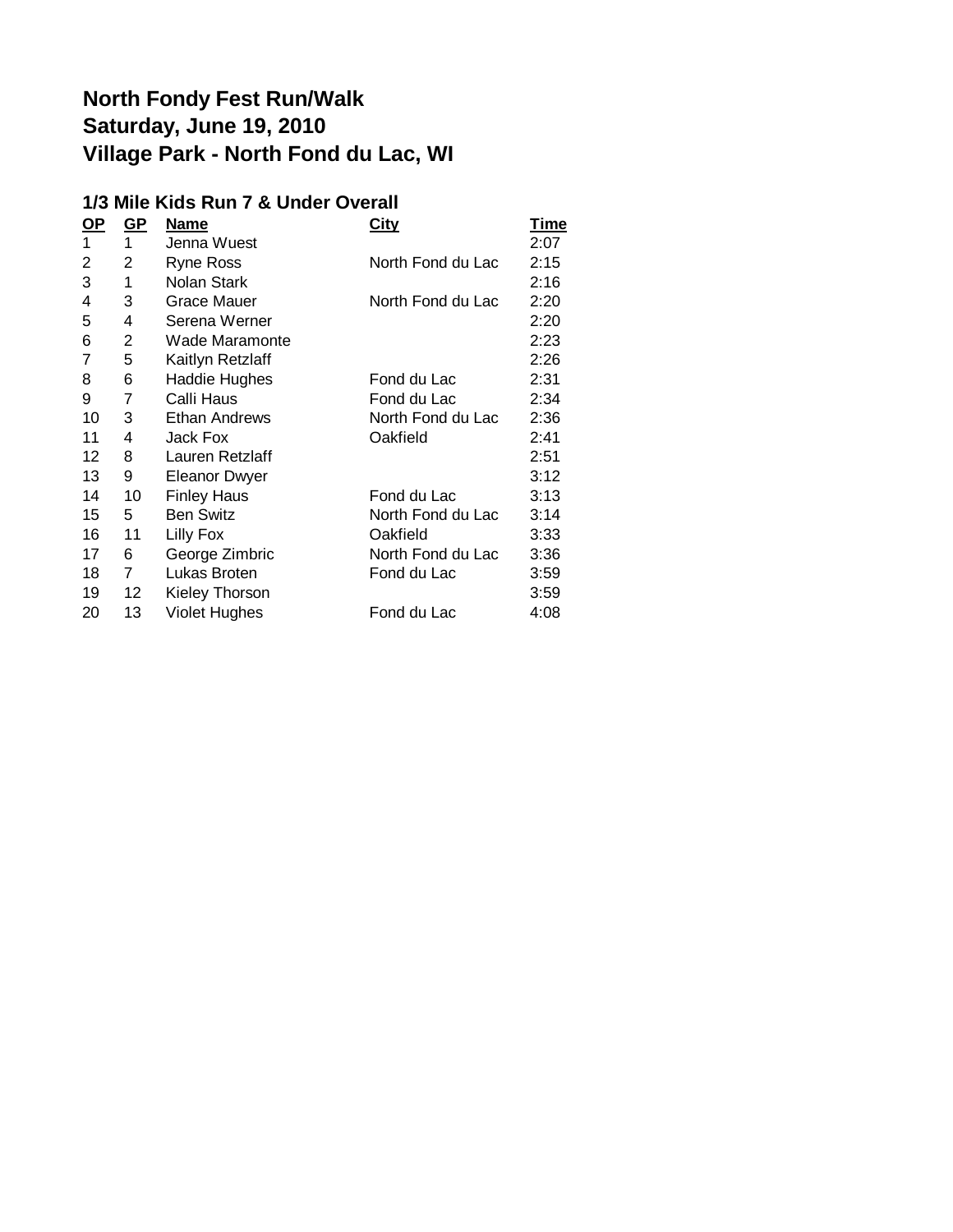#### **1/3 Mile Kids Run 7 & Under Female**

| <u>OP</u> | <u>GP</u> | <b>Name</b>          | <b>City</b>       | Time |
|-----------|-----------|----------------------|-------------------|------|
|           | 1         | Jenna Wuest          |                   | 2:07 |
| 2         | 2         | Ryne Ross            | North Fond du Lac | 2:15 |
| 4         | 3         | Grace Mauer          | North Fond du Lac | 2:20 |
| 5         | 4         | Serena Werner        |                   | 2:20 |
| 7         | 5         | Kaitlyn Retzlaff     |                   | 2:26 |
| 8         | 6         | Haddie Hughes        | Fond du Lac       | 2:31 |
| 9         | 7         | Calli Haus           | Fond du Lac       | 2:34 |
| 12        | 8         | Lauren Retzlaff      |                   | 2:51 |
| 13        | 9         | <b>Eleanor Dwyer</b> |                   | 3:12 |
| 14        | 10        | <b>Finley Haus</b>   | Fond du Lac       | 3:13 |
| 16        | 11        | Lilly Fox            | Oakfield          | 3:33 |
| 19        | 12        | Kieley Thorson       |                   | 3:59 |
| 20        | 13        | <b>Violet Hughes</b> | Fond du Lac       | 4:08 |
|           |           |                      |                   |      |